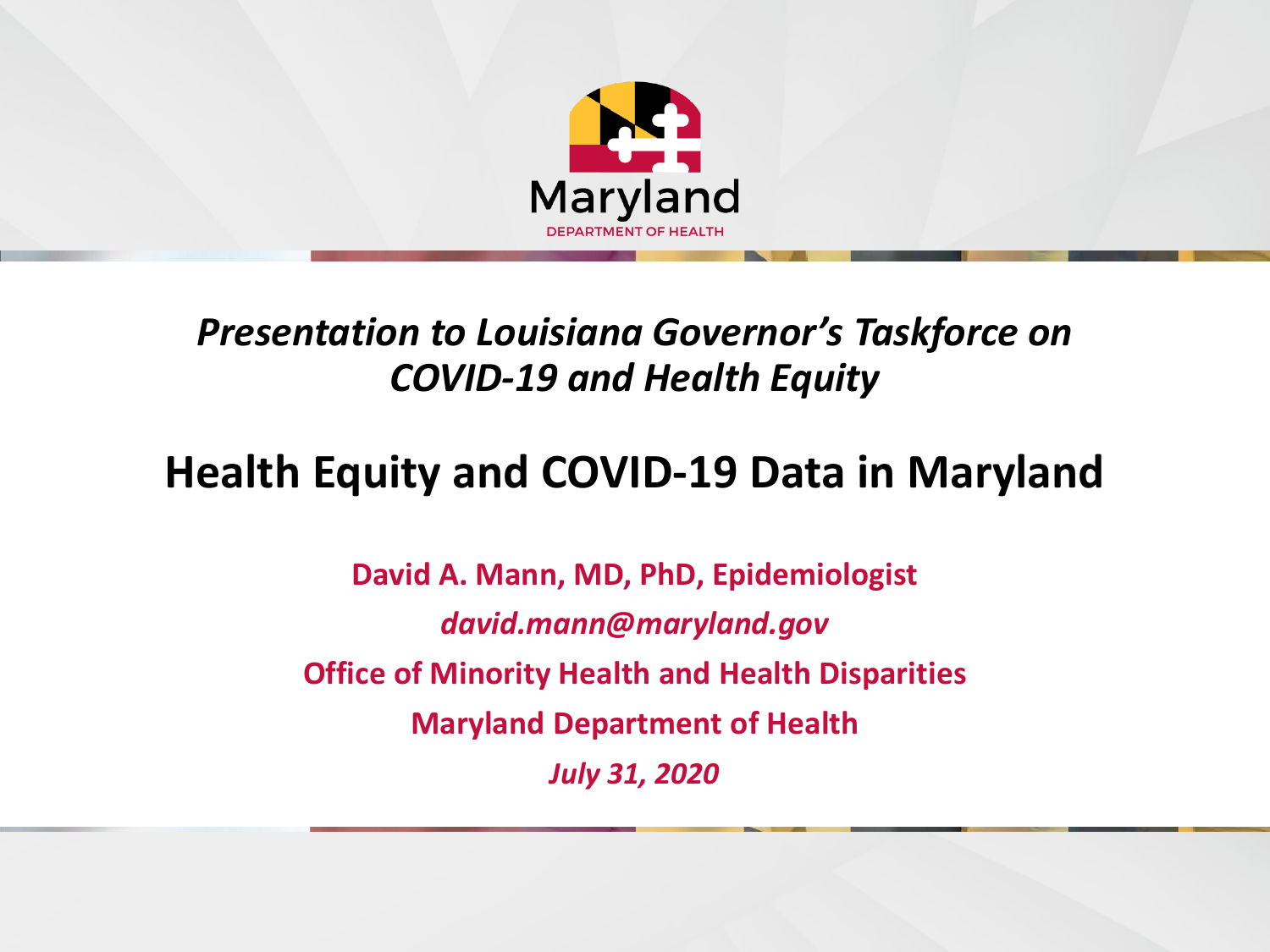- **Health Disparity Data Basics: Social Determinant Role**
- **Some Maryland COVID-19 Data by Race/Ethnicity**
- **Data on Disparity in Some Relevant Co-morbidities**
- **Data on Social Determinants and Comorbidities**

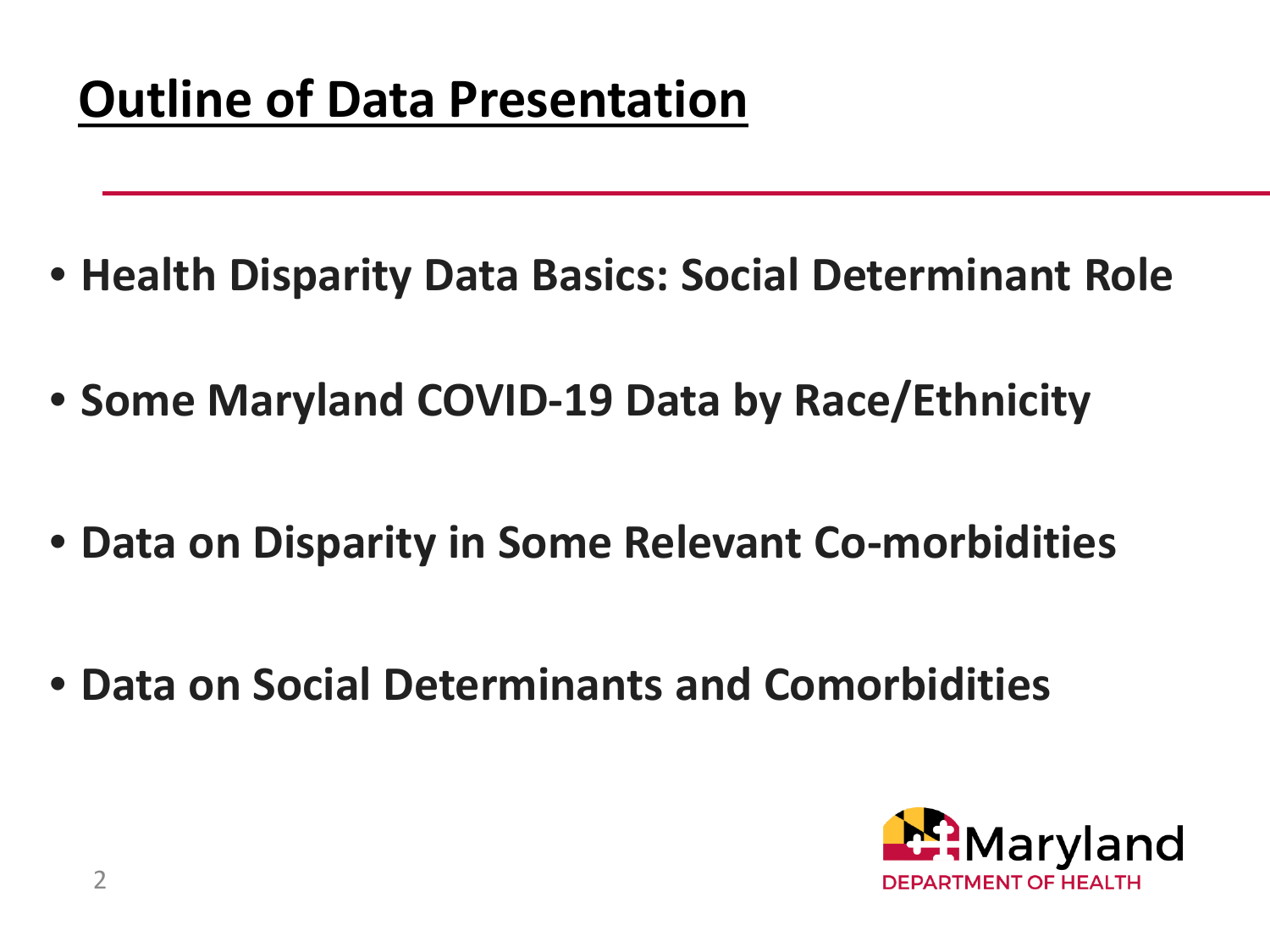## **Health Disparity Causal and Data Model**

**Causal Chain of Health Disparities from Social Determinants to Ultimate Outcomes**

| <b>Social Determinants</b> |                                |                              |                                |
|----------------------------|--------------------------------|------------------------------|--------------------------------|
| of Health                  | <b>Prevalence of Causes of</b> |                              |                                |
|                            | Disease ("risk factors")       | <b>Frequency of Disease:</b> |                                |
| <b>Education</b>           |                                | <b>Number of Cases</b>       |                                |
| <b>Employment</b>          |                                | New cases $=$ incidence      |                                |
| <i>Income</i>              |                                | All cases = prevalence       | <b>Ultimate Outcomes:</b>      |
| <b>Wealth</b>              | Access to and quality of       |                              | Death, Disability,             |
| <b>Health Insurance</b>    | prevention services            |                              | <b>Amputations, ED Visits,</b> |
| <b>Housing</b>             |                                |                              | <b>Hospital Admissions,</b>    |
| <b>Transportation</b>      |                                |                              | and Costs                      |
| <b>Food security</b>       |                                |                              |                                |
| Safety/Violence            | <b>Severity of Causes of</b>   |                              |                                |
| <b>Environment</b>         | Disease ("risk factors")       |                              |                                |
| <b>Racism</b>              |                                | <b>Severity of Disease:</b>  |                                |
| Etc.                       |                                | Rate of adverse events       |                                |
|                            | Access to and quality of       | per case                     |                                |
| (Many of these             | treatment services             |                              | <b>Maryland</b>                |
| 3<br>vary by place)        |                                |                              | <b>DEPARTMENT OF HEALTH</b>    |
|                            |                                |                              |                                |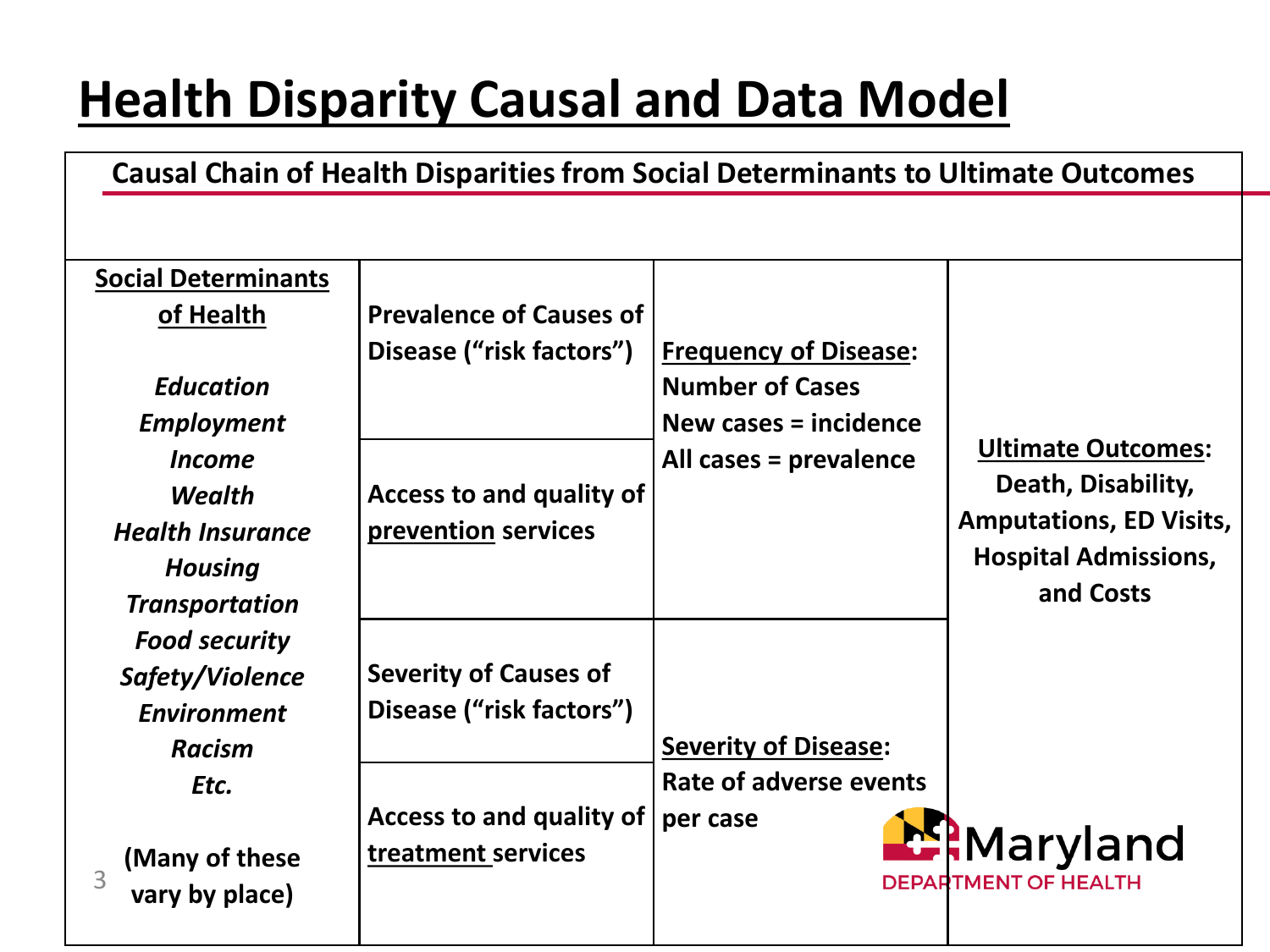# **Three Roles of Data in Health Equity**

- **Needs assessment: who has the problem, where, and how big or bad is the problem?**
	- **Usually done by public health using surveillance data**
- **Intervention Planning: why do we see this (causes) and how do we fix it (evidence-based interventions)?**
	- **What to do is found by academia using research data**
	- **Where to do is found by public health surveillance data**
- **Evaluation: are we making progress?**
	- **Repeat the needs assessment analysis over time**

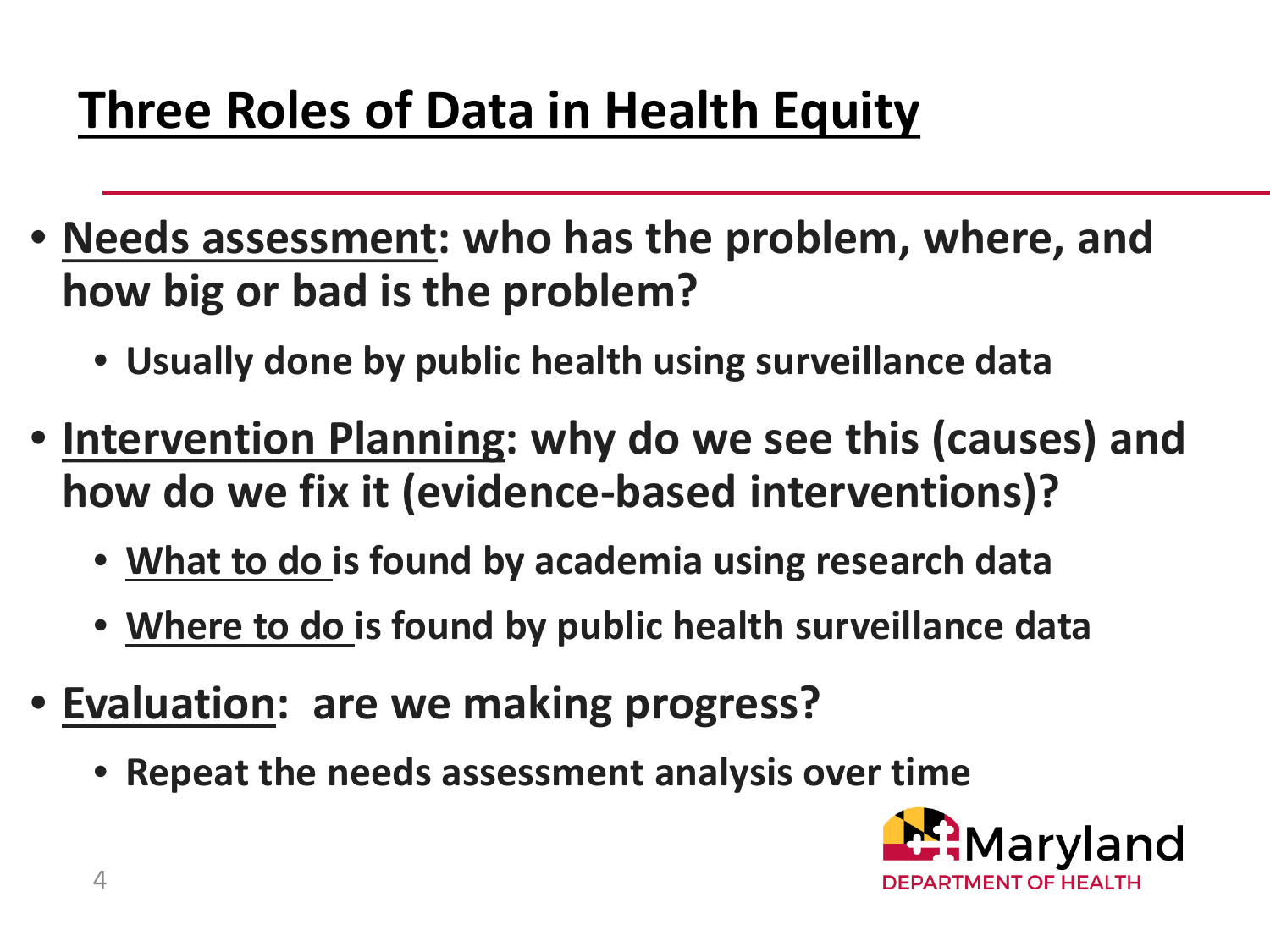# **Challenge of Disaggregated Data – Tons of It**

|          | Outcomes                                                                                                                                                    |                                              | <b>Demographics</b>                                                                 |                                         | Geography                                                                                |       | <b>Metric type</b>                           |      | <b>Time options</b>                         |
|----------|-------------------------------------------------------------------------------------------------------------------------------------------------------------|----------------------------------------------|-------------------------------------------------------------------------------------|-----------------------------------------|------------------------------------------------------------------------------------------|-------|----------------------------------------------|------|---------------------------------------------|
| How does | <b>Total tests</b><br><b>Positive tests</b><br><b>Total CV</b><br>admits<br><b>ICU CV admits</b><br><b>CV Deaths</b><br><b>Total bed use</b><br>ICU bed use | differ<br>between<br>groups<br>defined<br>by | Age<br>Sex<br>Race/ethnic<br>Age x R/E<br>Age x Sex<br>Sex x R/E<br>Age x Sex x R/E | in<br>geographic<br>areas<br>defined as | Statewide<br>Regions<br><b>Jurisdictions</b><br><b>ZIP</b> codes<br><b>Census tracts</b> | using | *Count<br>*Rate/pop<br>*Age-adjusted<br>rate | over | 1 day snapshot<br>Cumulative<br>Daily trend |
|          | 8 options                                                                                                                                                   |                                              | 7 options                                                                           |                                         | 5 options                                                                                |       | 3 options                                    |      | 3 options                                   |
|          |                                                                                                                                                             |                                              |                                                                                     |                                         | 24 jurisdict                                                                             |       |                                              |      |                                             |
|          |                                                                                                                                                             |                                              |                                                                                     |                                         | 500+ ZIPs                                                                                |       |                                              |      |                                             |
|          |                                                                                                                                                             |                                              |                                                                                     |                                         | 1406 tracts                                                                              |       |                                              |      |                                             |

This results in 2,520 Analytic Frameworks (or research questions) that can be requested on the COVID-19 data (not all of which can be fulfilled) This does not even include breaking out nursing homes and jails/prisons, and by staff and residents/inmates.

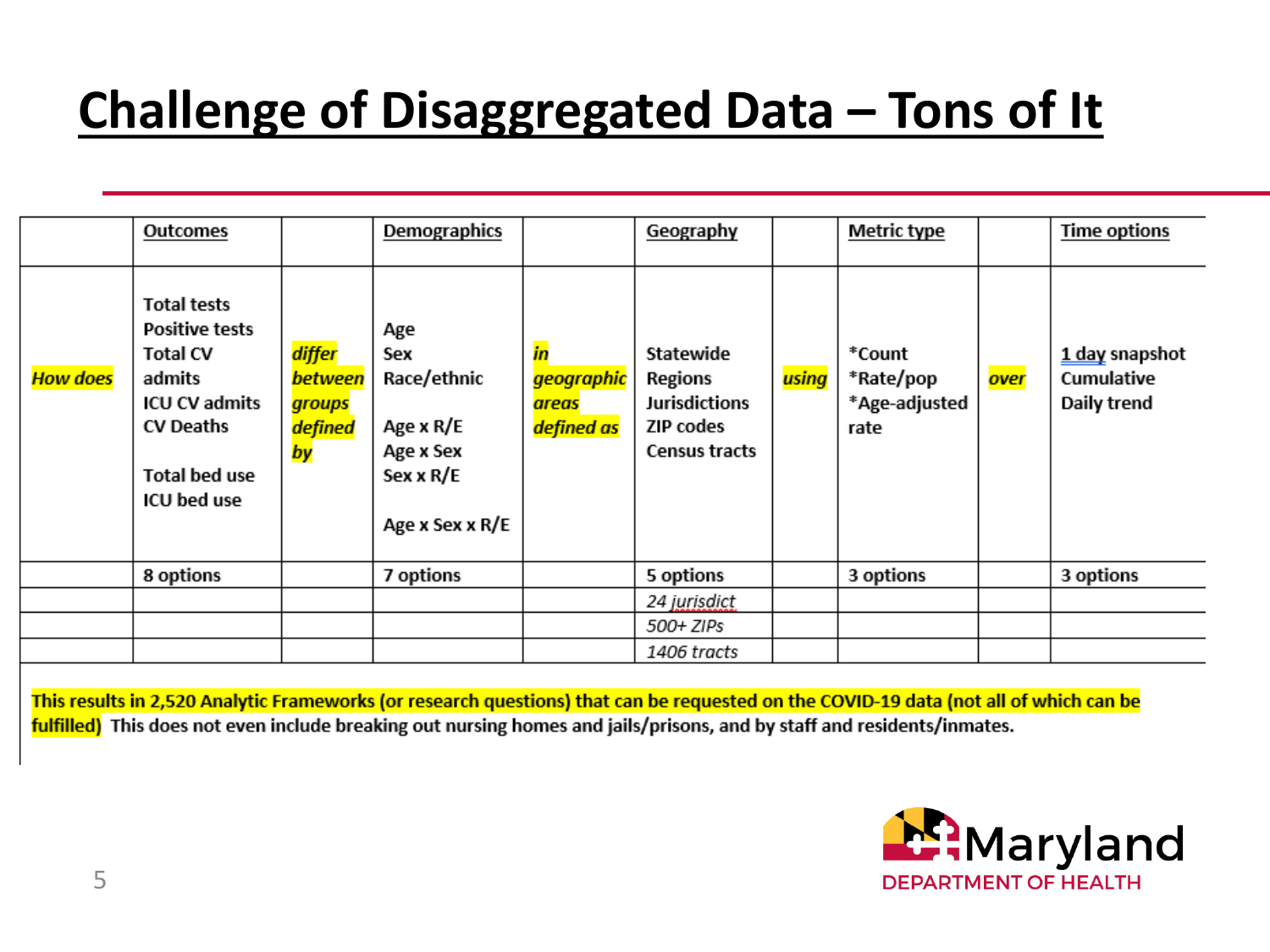## **Reasons for Minority Excess COVID Events**

- **Higher minority frequency [incidence (more cases)]:**
	- **More employment in essential occupations**
	- **Less ability to telework (***between household spread***)**
	- **More likely to be in larger, high density, multigenerational households (***within household spread***)**
	- *If 2x between household and 2x household size => 4x incidence*
- **Reasons for higher minority severity once infected:**
	- **Higher general stress due to violence, poverty and racism**
	- **Less access to resources due poverty and racism**
	- **Higher preval/sever of comorbids (HTN, Diabetes, Asthma, etc.)**

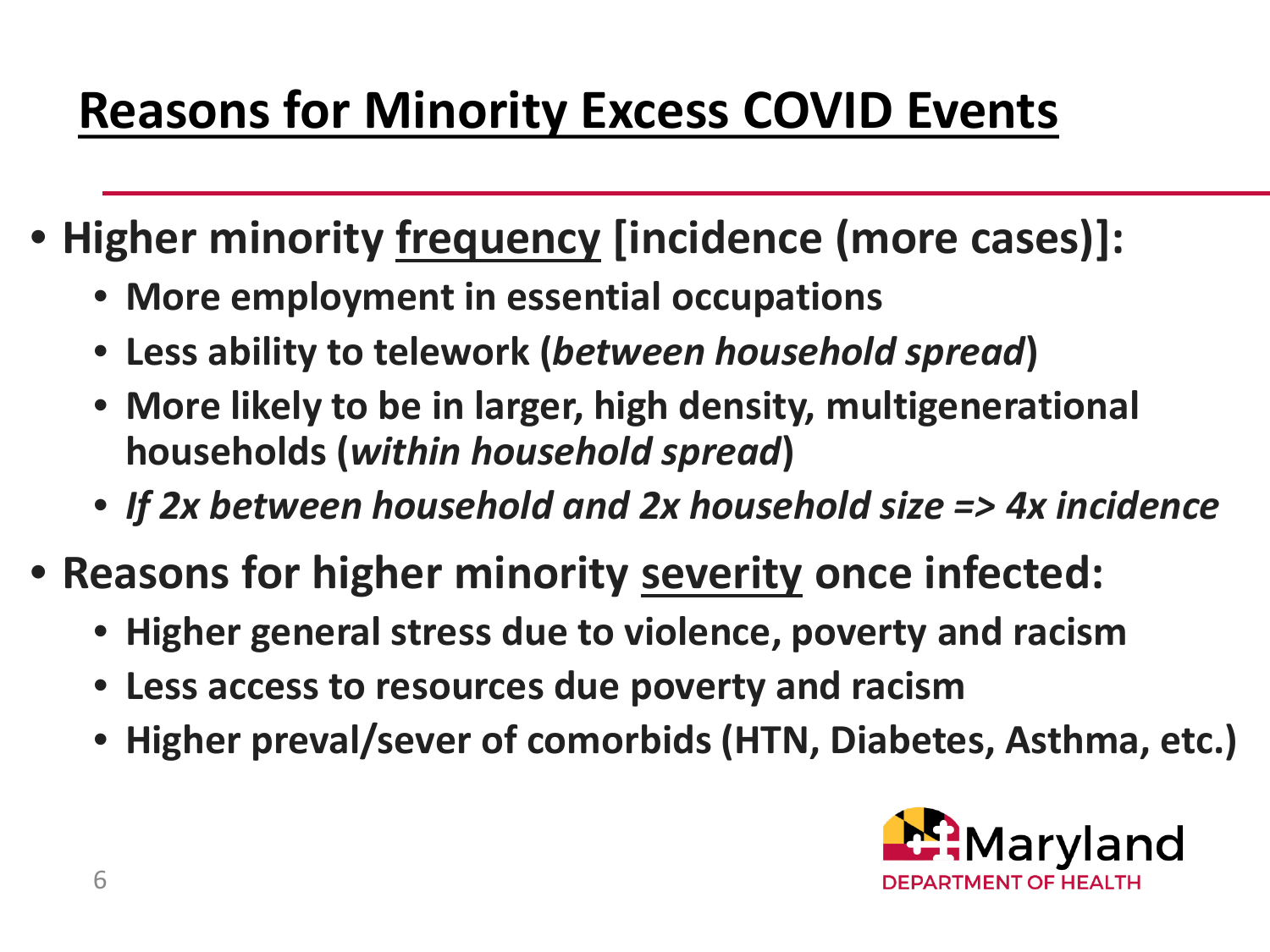#### **Maryland COVID Cumulative Case Count by "County"**

**[https://coronavirus.maryland.gov/](about:blank)**



*The count shows you burden*

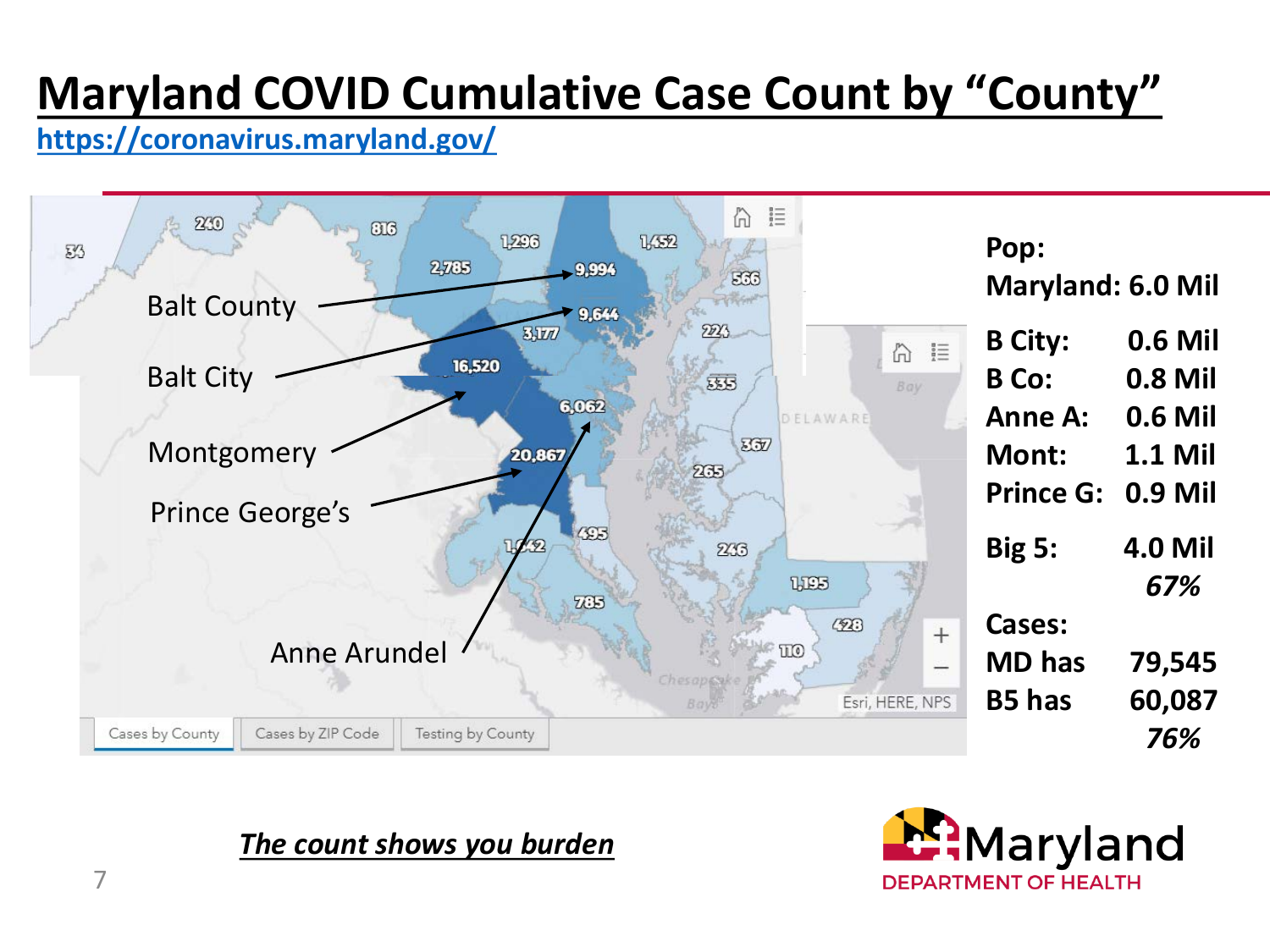#### **MD COVID Cumulative Case Rate per 1,000 by "County"**

*[https://www.baltimoresun.com/coronavirus/bs-md-coronavirus-cases-statewide](about:blank)maryland-20200317-rk7n7qam4fd33ka7zvrxv3xybe-htmlstory.html*

| Q SEARCH<br>ONS                     | THE BALTIMORE SUN                                   | Subscribers get fewer ads<br>L (<br>Join for 99¢ for 8 weeks | % of pop Black          |  |
|-------------------------------------|-----------------------------------------------------|--------------------------------------------------------------|-------------------------|--|
|                                     | Confirmed cases per capita by Maryland jurisdiction |                                                              | <b>Maryland:</b><br>31% |  |
|                                     |                                                     | <b>B</b> City:                                               | 63%                     |  |
|                                     |                                                     | <b>B</b> Co:                                                 | 30%                     |  |
|                                     |                                                     | <b>Anne A:</b>                                               | 18%                     |  |
|                                     | Balt County 11.9/K                                  | Mont:                                                        | 20%                     |  |
|                                     | Balt City 16.0/K                                    | <b>Prince G:</b>                                             | 64%                     |  |
| Montgomery 15.6/K                   |                                                     | % of Black pop                                               |                         |  |
|                                     |                                                     | <b>B City:</b>                                               | 20%                     |  |
|                                     | Prince George's 22.8/K                              | <b>B</b> Co:                                                 | 13%                     |  |
|                                     |                                                     | <b>Anne A:</b>                                               | 6%                      |  |
|                                     |                                                     | Mont:                                                        | 11%                     |  |
| Confirmed cases per 1,000 residents |                                                     | <b>Prince G:</b>                                             | 31%                     |  |
| 5<br>$\blacksquare$ 10              |                                                     |                                                              | % of Hispanic pop       |  |
| $\Box$ 15<br>$\blacksquare$ 20      | Anne Arundel 10.4/K                                 | <b>Mont</b>                                                  | 33%                     |  |
| Last updated July 20                |                                                     | <b>Prince G</b>                                              | 28%                     |  |
| 8                                   | The rate shows you risk                             | <b>DEPARTMENT OF HEALTH</b>                                  | Maryland                |  |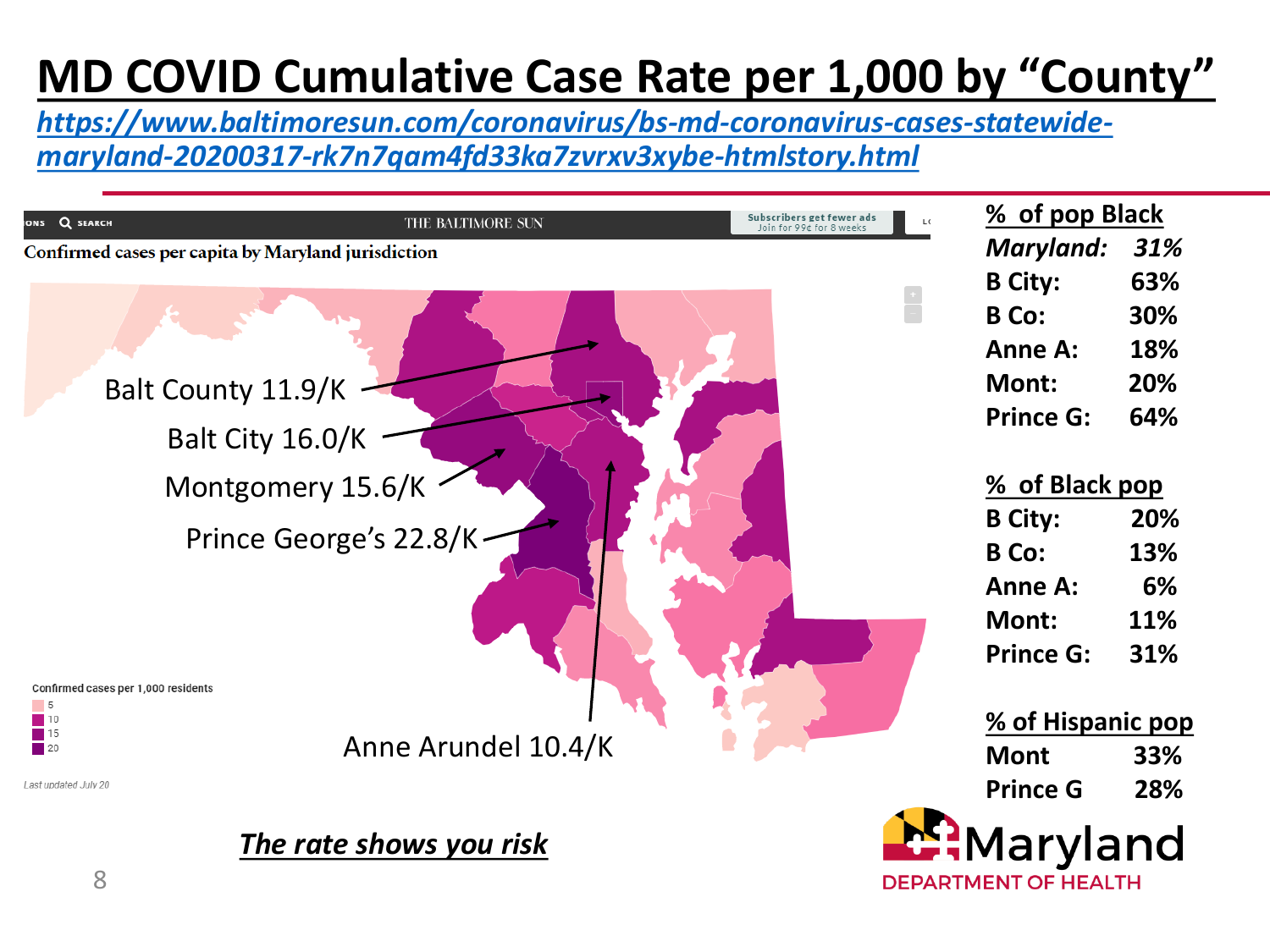#### **Maryland Disparities in COVID Cases, Hosp, Deaths**



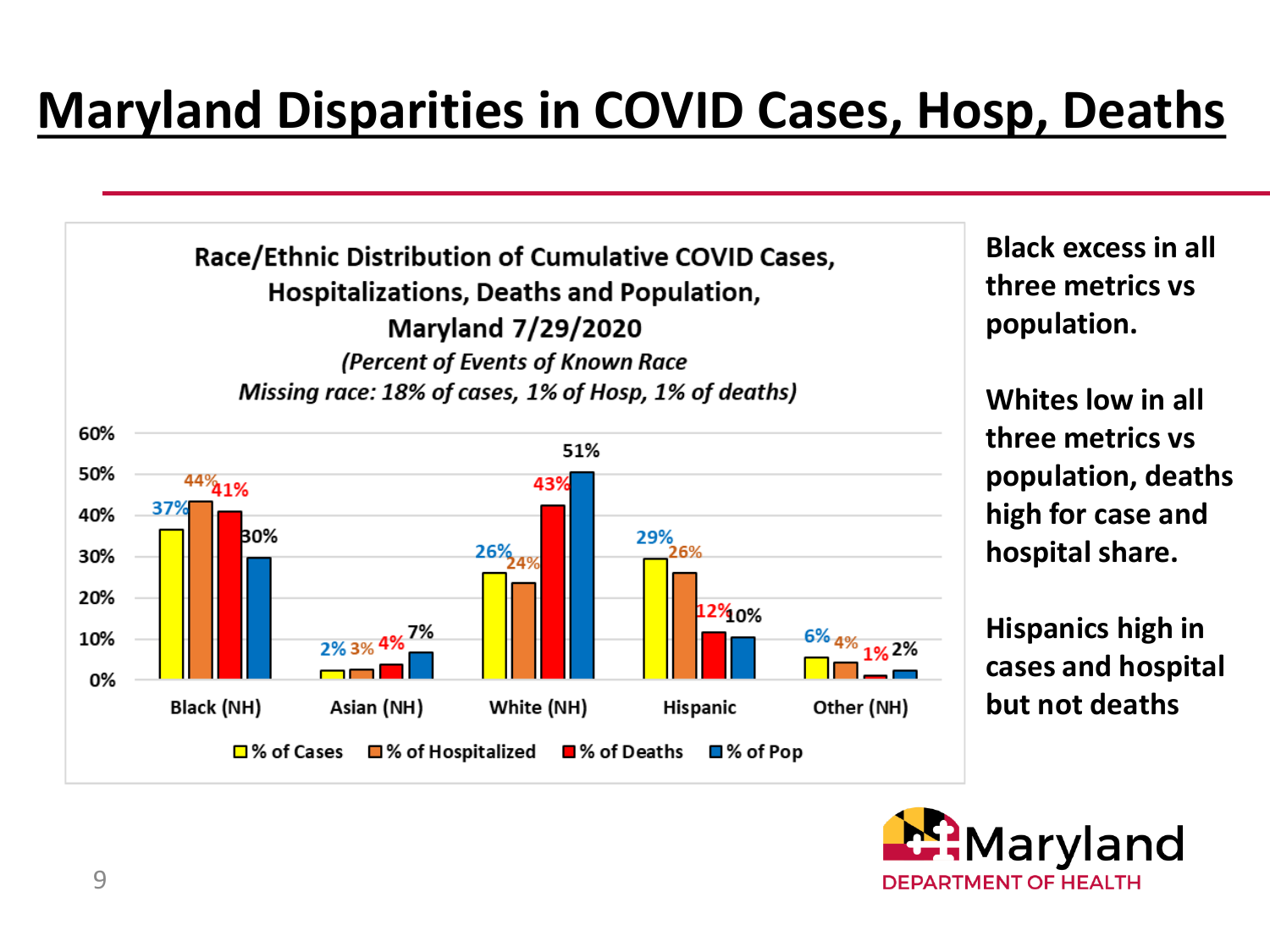#### **Maryland New Case Trends by Race/Ethnicity**



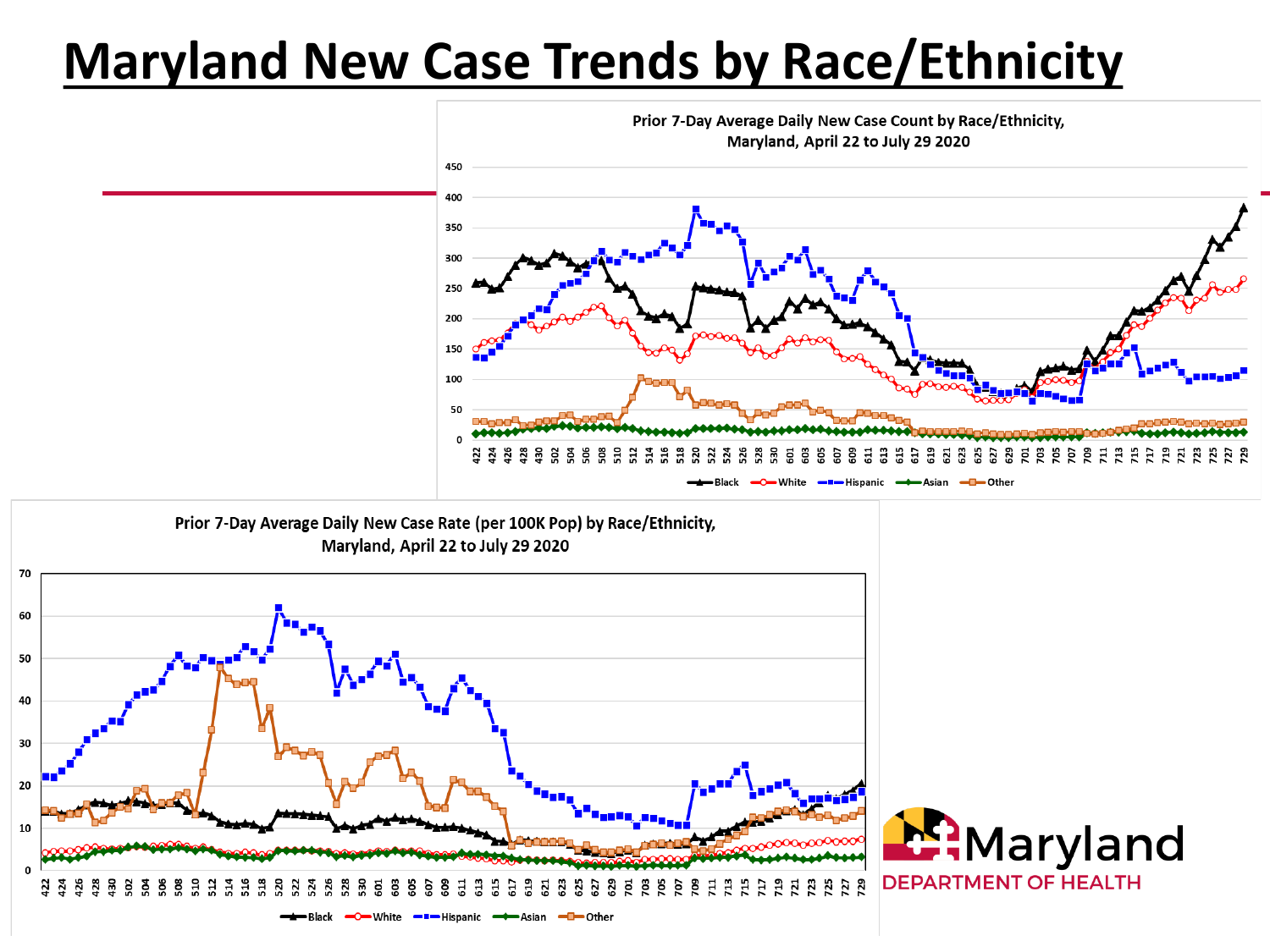## **Interpretation of Case Trend Data**

- **Asian daily rate and trajectory matched White rate until July, when the White rate diverged up from Asian rate**
- **Black daily rate is consistently higher than the White rate**
	- **Black rate trajectory had converged toward White**
	- **However, Black and White rates are diverging in July (Black up)**
- **Hispanic daily rate had been dramatically highest**
	- **Hispanic trajectory rose much higher and peaked much later**
	- **Hispanic and Black rates have now converged to equality**

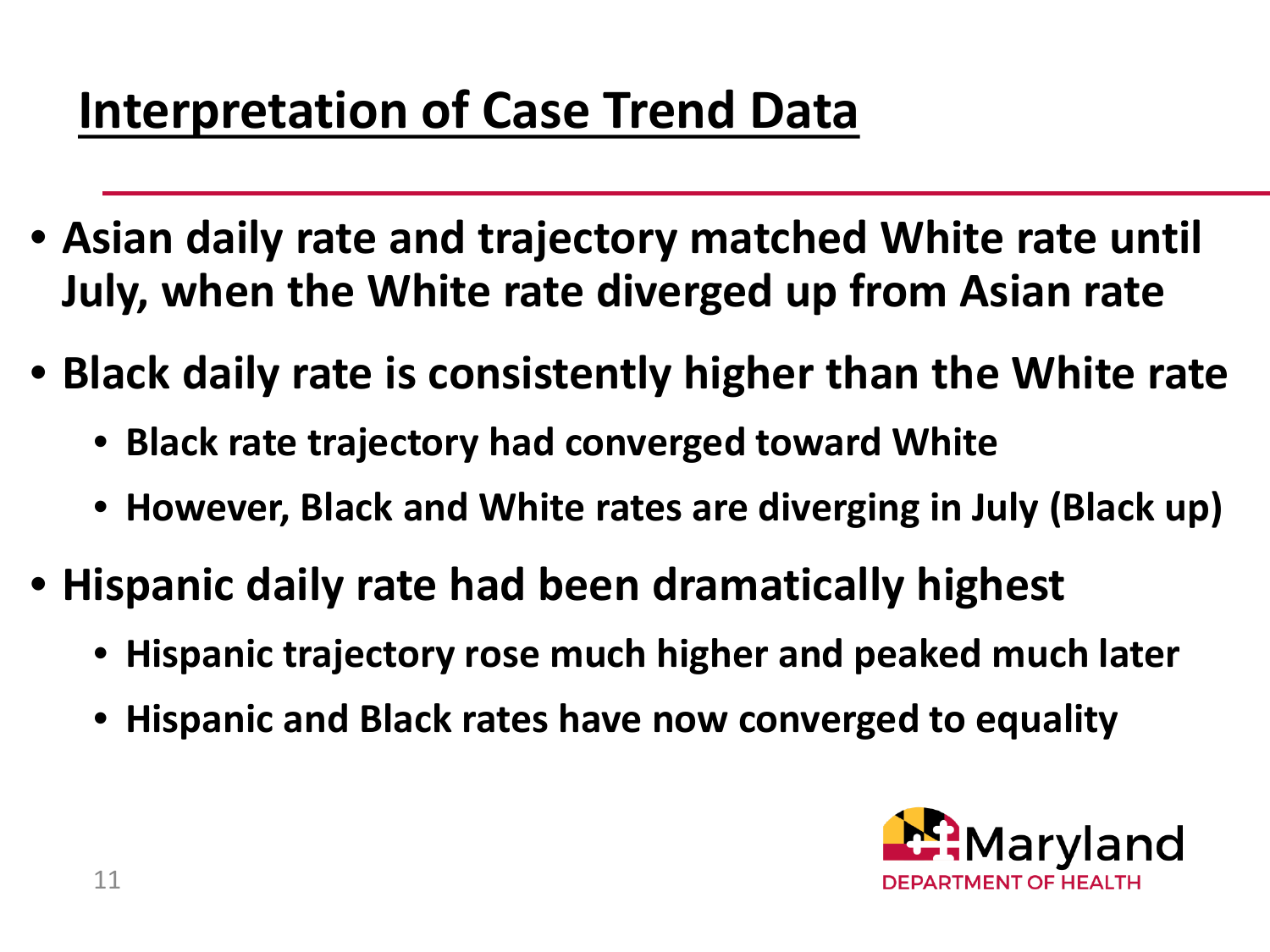#### **Maryland COVID Death Trends by Race/Ethnicity**



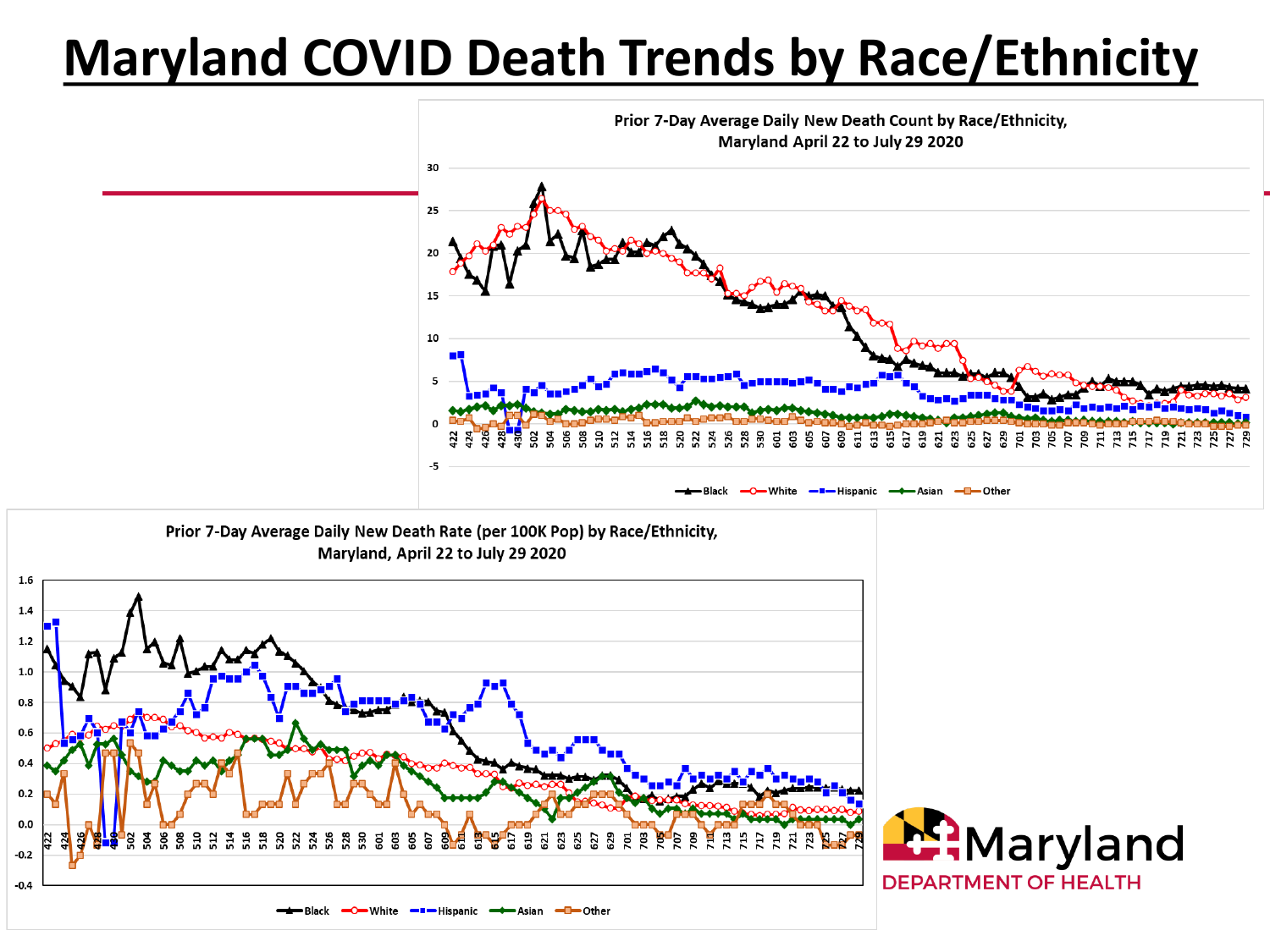### **Interpretation of Death Trend Data**

- **Asian daily rate is at or below the White rate**
	- **Asian daily rate trajectory is generally similar to White**
- **Black daily rate is higher than the White rate**
	- **Black daily rate trajectory is converging to White trajectory**
	- **"Curve-bending" is similar for Blacks and Whites**
- **Hispanic daily rate started out similar to the White rate and ended up higher than Black rate and White rate**
- **All death rates are falling since early May**

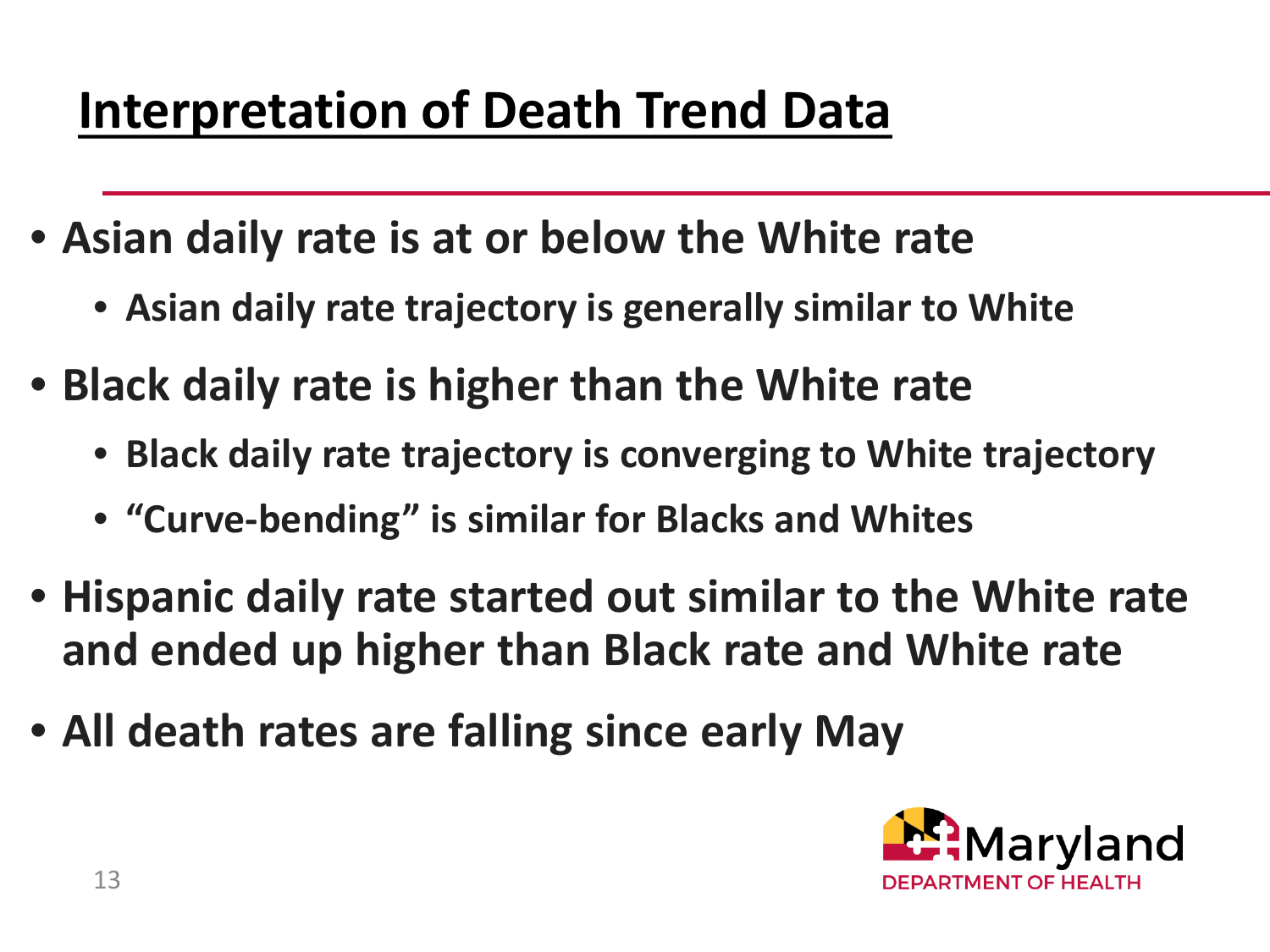#### **COVID-19 is Not Flu: Flu and Pneumonia Mortality Rate**

*Maryland Vital Statistics Annual Report 2018* 

**[https://health.maryland.gov/vsa/Documents/Reports%20and%20Data/Annual%20Reports/2018annual\\_rev3.pdf](about:blank)**



**While COVID-19 has Black and Hispanic death rate disparities,**

**Flu and Pneumonia death rates do not show disparities**

**COVID-19 is not Flu**

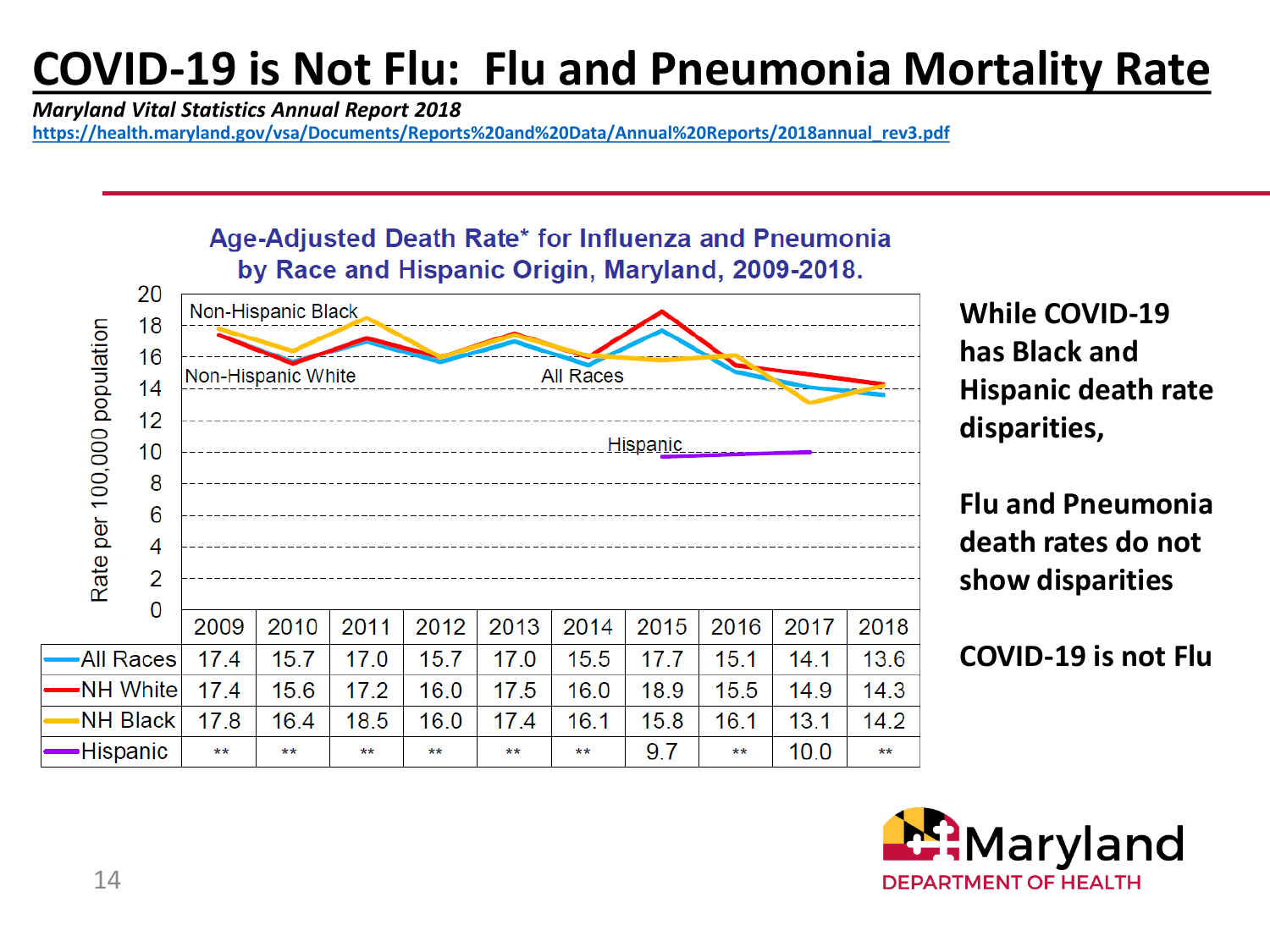#### **Maryland Disparities in COVID-19 Relevant Comorbidities**



**Minorities have higher disease prevalence for several relevant high-risk COVID comorbidities**

**And higher severity (seen in the huge ED visits disparities that exceed prevalence disparities)**



202.6

**High Blood Pressure ED Visit Rate** 



**Black**  $\Box$  **White** 

**Age-adjusted rate per 100,000 population, 2017 data, HSCRC**



15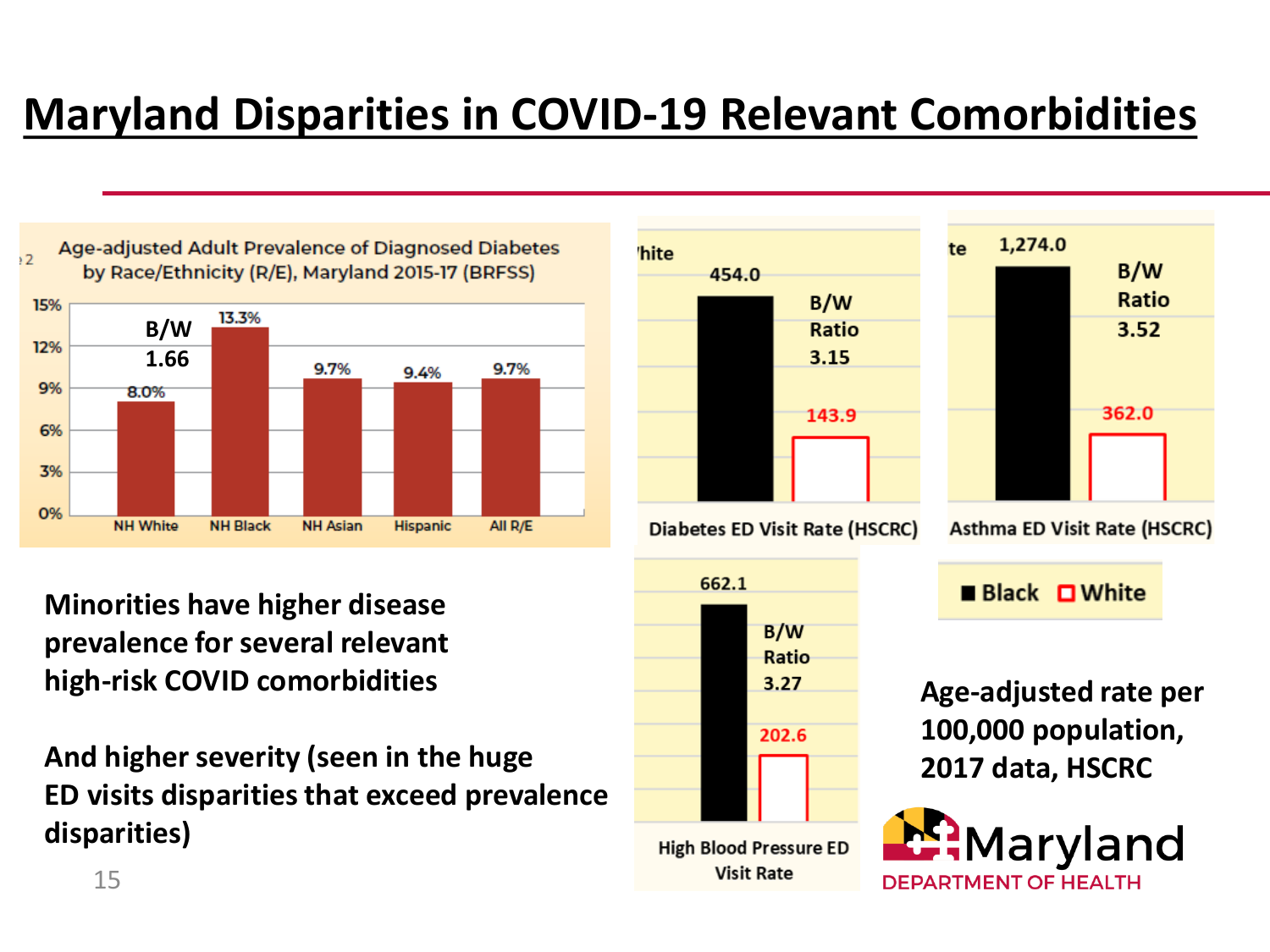## **Role of Social Determinants: Diabetes Example**

#### **Maryland Diabetes Action Plan**

**[https://phpa.health.maryland.gov/ccdpc/Documents/Diabetes%20Action%20Plan%20documents/Diabetes%20Action%](about:blank) 20Plan%20June%201%202020.pdf**

Education and Black or White Race, Maryland 2015-17 (BRFSS) 25% 20% **NH Black NH White** 22.0%  $\blacksquare$  NH Black **NH White** 16.1% 20% 14.9% 14.2% 15% 12.6% 14.8% 15% 10.8% 12.8% 12.4% 13.3% 12.1% 10% 10.1% 10.2% 9.3% 9.3% 10% 8.1%  $6.4%$ 5% 5.2% 5% 0% **O%** 15K to 25K to 50K to Tech, or < HS or **HS or** 4+ Years  $<sub>15K</sub>$ </sub>  $>=75K$  $< 25K$  $<50K$  $< 75K$ **GED GED** < 4Yr College College

Age-adjusted Adult Prevalence of Doctor Diagnosed Diabetes, by Income and Race, Maryland 2015-17 (BRFSS)

16 **do worse at every level of income/education.Income/Education matters regardless of race, Race matters regardless of income/education. Minorities have lower income/education, and**



Age-adjusted Adult Prevalence of Diagnosed Diabetes, by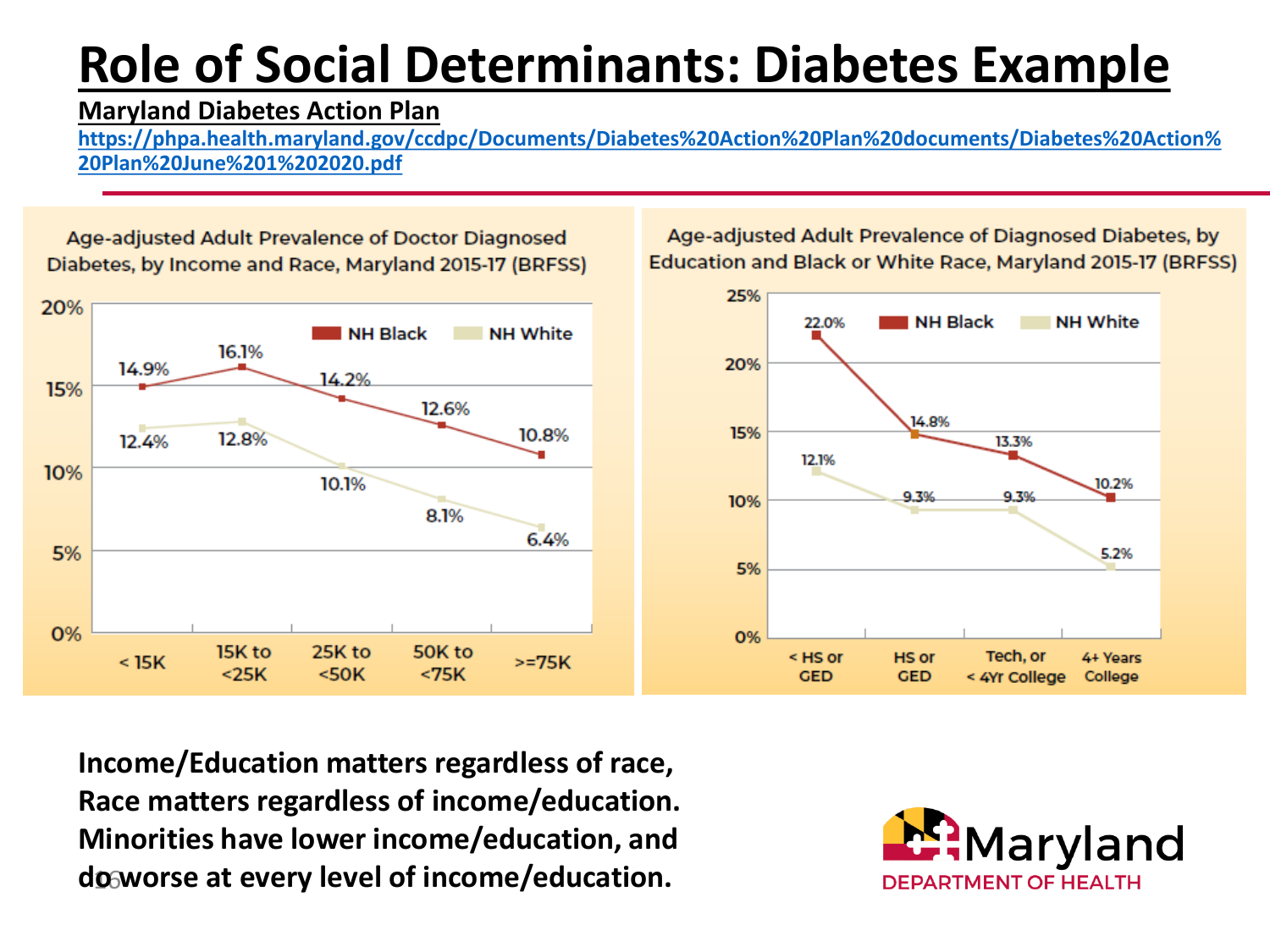#### **Role of Social Determinants: Income and Education**

#### **Maryland Diabetes Action Plan**

**[https://phpa.health.maryland.gov/ccdpc/Documents/Diabetes%20Action%20Plan%20documents/Diabetes%20Action%20Plan%2](about:blank) 0June%201%202020.pdf**



**Distribution of Education Level, for NH Black** and NH White Adults, Maryland 2011-13 (BRFSS)



**Blacks are more likely to be at low income or education, and less likely to be at high Income or education.**